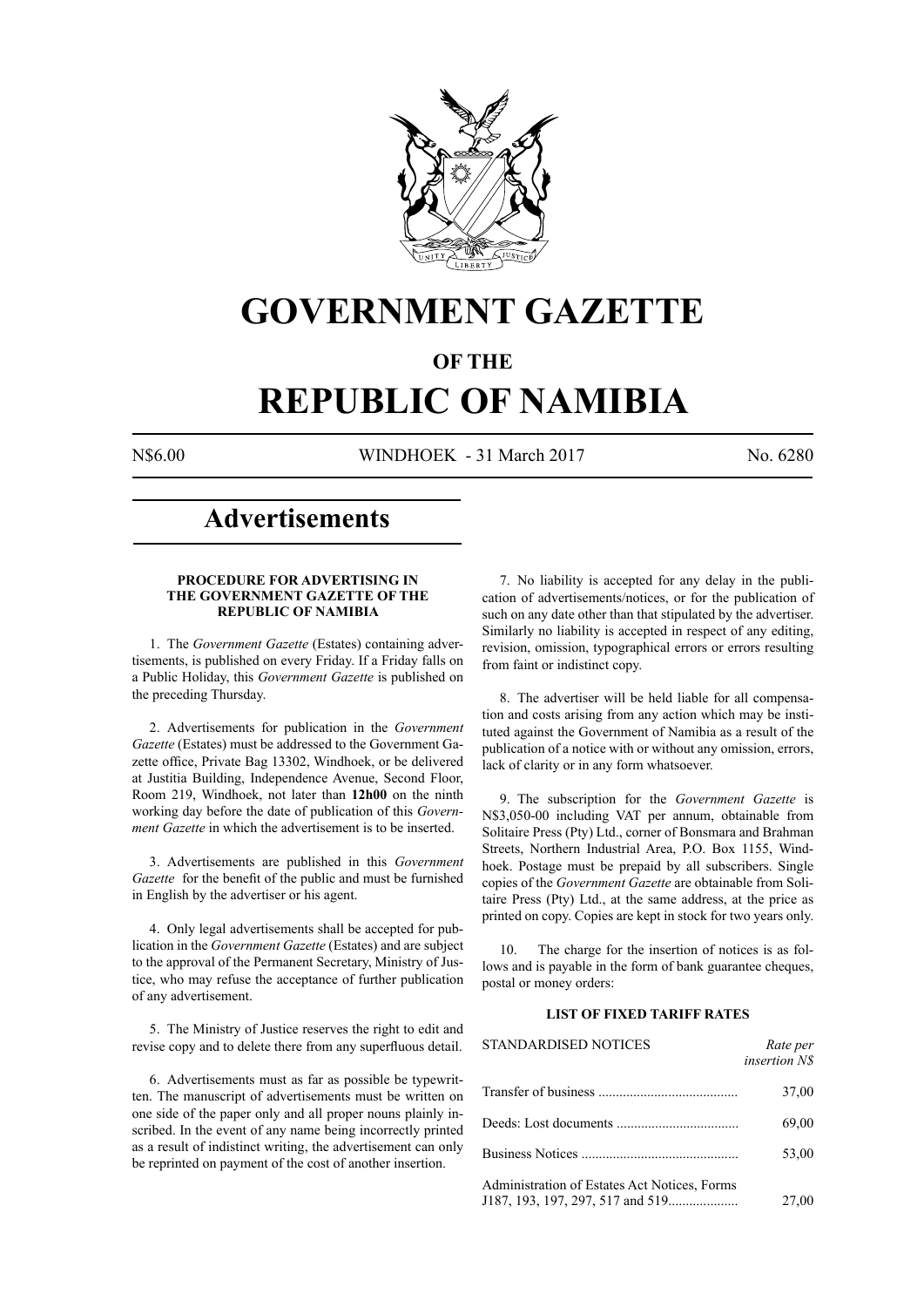| Insolvency Act and Companies Act Notices:                                                                                                                                                               | 48,00  |
|---------------------------------------------------------------------------------------------------------------------------------------------------------------------------------------------------------|--------|
| N.B. Forms 2 and 6 additional statements according<br>to word count table, added to the basic tariff.                                                                                                   | 333,00 |
| Naturalisation notices (including a reprint for the                                                                                                                                                     | 27,00  |
| Unclaimed moneys - only in the Government<br>Gazette, closing date 15 January (per entry of                                                                                                             | 13,00  |
|                                                                                                                                                                                                         | 53,00  |
|                                                                                                                                                                                                         | 27,00  |
| <b>NON-STANDARDISED NOTICES</b>                                                                                                                                                                         |        |
| Company notices:                                                                                                                                                                                        |        |
| Short notices: Meetings, resolutions, offers of<br>compromise, conversions of companies, voluntary<br>windings-up, etc.: closing of members' registers<br>for transfer and/or declarations of dividends | 120,00 |
| Declaration of dividends with profit statements,                                                                                                                                                        | 267,00 |
| Long notices: Transfers, changes in respect of<br>shares or capital, redemptions, resolutions,                                                                                                          | 373,00 |
|                                                                                                                                                                                                         | 120,50 |

# **FORM J 187**

# **LIQUIDATION AND DISTRIBUTION ACCOUNTS IN DECEASED ESTATES LYING FOR INSPECTION**

In terms of section 35(5) of Act 66 of 1965, notice is hereby given that copies of the liquidation and distribution accounts (first and final, unless otherwise stated) in the estates specified below will be open for the inspection of all persons interested therein for a period of 21 days (or shorter or longer if specially stated) from the date specified or from the date of publication hereof, whichever may be the later, and at the offices of the Master and Magistrate as stated.

Should no objection thereto be lodged with the Master concerned during the specified period, the executor will proceed to make payments in accordance with the accounts.

110/2016 VAN WYK Juliana Cornelia, 650121- 00190, Windhoek. Supplemenatry. FNB Trust Services Namibia (Pty) Ltd, P.O. Box 448, Windhoek, Namibia.

126/2014 KUZATJIKE Gotthardine, 36040401206, Okandjatu. Okakarara. Windhoek. FNB Trust Services Namibia (Pty) Ltd, P.O. Box 448, Windhoek, Namibia.

1392/2016 BRAYSHAW Jacobus Frederik, 680809- 10111, 10 Gousblom Street, Oceanview, Swakopmund. Swakopmund. FNB Trust Services Namibia (Pty) Ltd, P.O. Box 448, Windhoek, Namibia.

1443/2015 HEUNIS Willem Adriaan, 27112700027, 3 Welwitchia Park No 1, Swakopmund. Swakopmund. Windhoek. Van Heerden, Liebenberg & Co., P.O. Box 13, Mariental.

| Liquidators' and other appointees' notices | 80,00                     |
|--------------------------------------------|---------------------------|
| Gambling house licences/Liquor licences    | 120,00                    |
| SALES IN EXECUTION AND OTHER PUBLIC SALES: |                           |
|                                            | 207.00                    |
| Public auctions, sales and tenders:        | 69,00<br>171,00<br>253,00 |
| ORDERS OF THE COURT                        |                           |

| Provisional and final liquidations or                                |        |
|----------------------------------------------------------------------|--------|
|                                                                      | 157,00 |
| Reduction of change in capital mergers, offers                       |        |
|                                                                      | 373.00 |
| Judicial managements, <i>curator bonis</i> and similar               |        |
|                                                                      | 373,00 |
| Extension of return date $\dots \dots \dots \dots \dots \dots \dots$ | 48,00  |
| Supersession and discharge of petitions (J.158)                      | 40,00  |
|                                                                      |        |

The charge for the insertion of advertisements other than the notices mentioned in paragraph 10 is at the rate of N\$13,00 per cm double column. (Fractions of a cm must be calculated as a cm).

12. No advertisements shall be inserted unless the charge is prepaid. Cheques, drafts, postal or money orders must be made payable to the Ministry of Justice, Private Bag 13302, Windhoek.

880/2016 BRONKHORST Michael Nicolaas Hough, 51051000394, Farm Sandruchen No. 51, District Maltahöhe. Florina Jacoba Bronkhorst, 54062500302. Maltahöhe. Windhoek. Van Heerden, Liebenberg & Co., P.O. Box 13, Mariental.

 $\frac{1}{2}$ 

### **FORM J 193**

## **NOTICE TO CREDITORS IN DECEASED ESTATES**

All persons having claims against the estates mentioned below are hereby called upon to lodge their claims with the executors concerned, within 30 days (or otherwise as indicated) calculated from the date of publication hereof. The information is given in the following order: Estate number, surname and Christian names, date of birth, identity number, last address, date of death; surviving spouse's names, surname, date of birth and identity number; name and address of executor or authorised agent, period allowed for lodgement of claims if other than 30 days.

1578/2016 KÜHN Johannes Willem, Windhoek, 11 December 1934, 34121110013, Huis Deon Louw Old Age Home, Gobabis, 27 August 2016. M.W.G. Liebenberg, P.O. Box 13, Mariental.

278/2017 STAUDER Bernhardt Harald, Windhoek, 20 July 1949, 49072000382, Walvis Bay, 19 December 2016. Bank Windhoek Ltd, P.O. Box 15, Windhoek.

306/2017 KLYNSMITH Deon, Windhoek, 5 November 1961, 61110500106, Erf 40, Langstrand, Walvis Bay, 7 February 2017. Bank Windhoek Ltd, P.O. Box 15, Windhoek.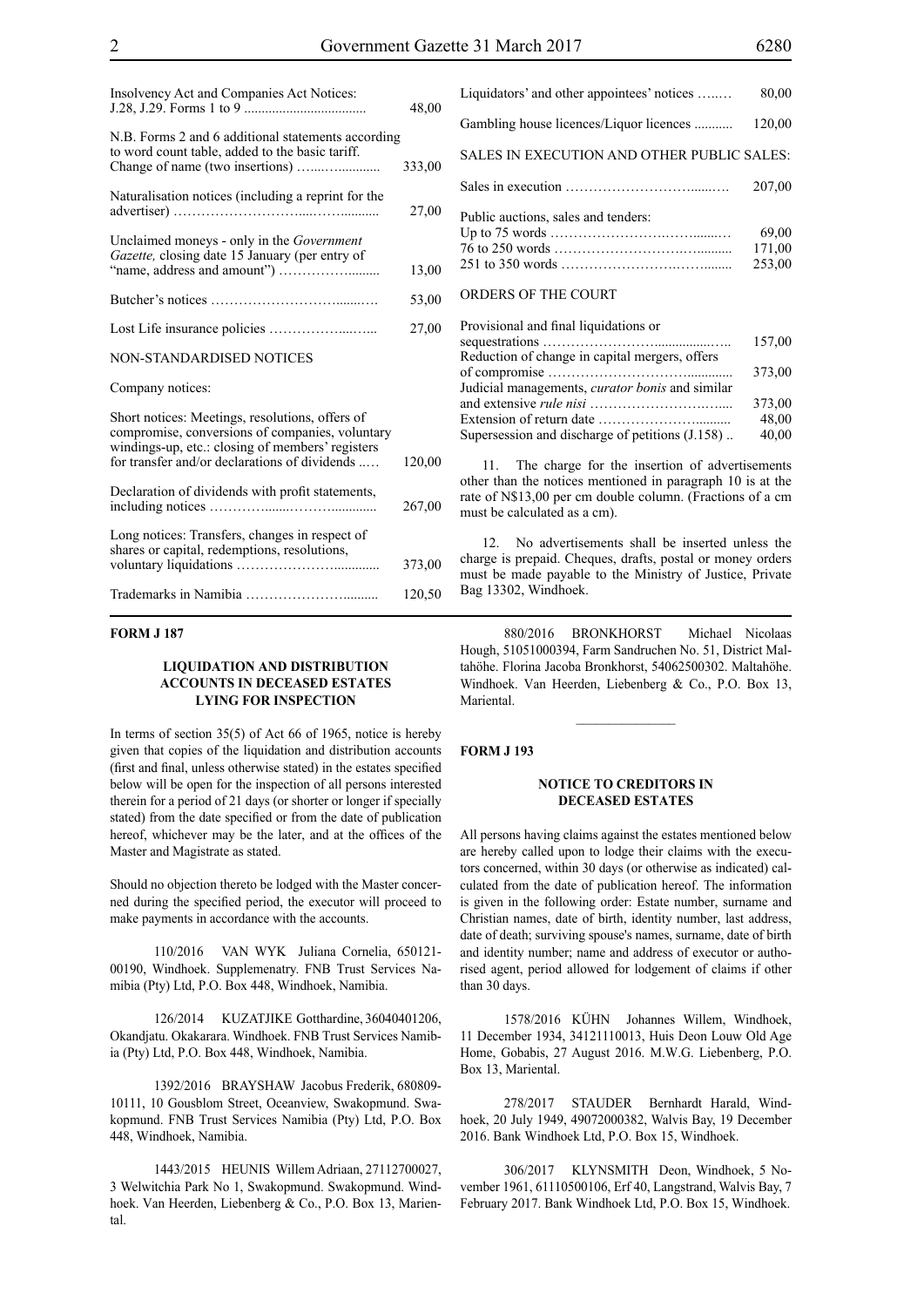130/2017 LOUW Albertina Magdalena, Windhoek, 26 June 1945, 45062600200, Hentiesbaai, 17 January 2017. Bank Windhoek Ltd, P.O. Box 15, Windhoek.

1580/2016 BURGER Jan Hendrik, Windhoek, 21 January 1955, 55012100239, Mariental, 11 September 2016. Riegie Fredrika Margaretha Burger. Bank Windhoek Ltd, P.O. Box 15, Windhoek.

307/2017 SCHMIDT-DUMONT Ada Manon Alexandra, Windhoek, 12 May 1936, 3605120100230, Diaz Street, Suiderhof, Windhoek, 27 January 2017. Bank Windhoek Ltd, P.O. Box 15, Windhoek.

1633/2016 PHILLIPS Dominic Dennis, Windhoek, 30 August 1959, 59083010047, Narraville, Walvis Bay, 5 September 2016. Bank Windhoek Ltd, P.O. Box 15, Windhoek.

365/2017 AGENBACH Jacobus Adriaan, Windhoek, 23 January 1963, 63012300503, Erf 3179, Simsons Street, Windhoek-West, 1 March 2017. Esther Mathilda Agenbach, 25 June 1962, 62062500416. FNB Trust Services Namibia (Pty) Ltd, P.O. Box 448, Windhoek, Namibia.

233/2017 VAN WYK Elizabeth, Windhoek, 30 July 1942, 42073000126, Rehoboth, 30 September 2016. Dirk Cornelius van Wyk, 18 February 1939, 39021800225. F.M. Oehl Trust cc, P.O. Box 90290, Windhoek.

235/2017 CELOTTO Helga, Windhoek, 15 October 1954, 54101500444, Walvis Bay, 13 November 2016. F.M. Oehl Trust cc, P.O. Box 90290, Windhoek.

151/2017 VAN WYK Henning Heine, Windhoek, 12 May 1953, 53051200263, Swakopmund, 17 January 2017. F.M. Oehl Trust cc, P.O. Box 90290, Windhoek.

326/2017 DE KLERK Gideon Albertus, Windhoek, 21 July 1938, 38072100076, Windhoek, 6 February 2017. Martha Catharina de Kler, 23 August 1941, 41082300055. F.M. Oehl Trust cc, P.O. Box 90290, Windhoek, Namibia.

1801/2016 HEYN Manuel, Windhoek, 3 June 1962, 62060300096, Windhoek, 29 August 2016. F.M. Oehl Trust cc, P.O. Box 90290, Windhoek, Namibia.

142/2017 BADENHORST Dirk Cornelius, Windhoek, 9 March 1952, 52030900168, 113B Olaf Palme Street, Erospark, Windhoek, Namibia, 19 January 2017. Andriette Badenhorst, 28 February 1953, 53022800134. Ellis Shilengudwa Inc., P.O. Box 3300, Windhoek.

135/2017 KAURIANGA Albert Estoph Zepee, Windhoek, 28 October 1958, 58102800534, Erf No. 954, Alder Street, Windhoek, 19 April 2014. Diana Muhonaa Kaurianga, 8 July 1966, 66070801288. Dr. Weder, Kauta & Hoveka Inc., 3rd Floor, WKH House, Jan Jonker Road, Ausspannplatz, P.O. Box 864, Windhoek, Namibia.

# **FORM 2**

# **MEETING OF CREDITORS IN SEQUESTRATED ESTATES OR COMPANIES BEING WOUND UP**

Pursuant to sections *forty-one* and *forty-two* of the Insolvency Act, 1936, notice is hereby given that a meeting of creditors will be held in the sequestrated estates or companies being

wound up mentioned below, on the dates, at the times and places and for the purpose thereof.

Meetings in a town in which there is a Magistrate's office, will be held before the Master, elsewhere they will be held before the Magistrate.

The particulars given in the following order: The number of estate/company; the name and description of the estate/company; the date, hour and place of meeting and the purpose of the meeting.

W11/16 **Namspace Contractors cc** (In Liquidation). 1 April 2017, at 10h00 at the Office of the Master of the High Court, Windhoek.Special meeting, proof of further claims. Bruni & McLaren, P.O. Box 11267, Klein Windhoek.

W06/16 **Profile Civil Construction cc** (In Liquidation). 5 April 2017, at 10h00 at the Office of the Master of the High Court, Windhoek.Special meeting, proof of further claims. Bruni & McLaren, P.O. Box 11267, Klein Windhoek.

 $\frac{1}{2}$ 

#### **FORM 5**

# **PAYMENT OF DIVIDENDS AND COLLECTION OF CONTRIBUTIONS IN SEQUESTRATED ESTATES OR COMPANIES BEING WOUND UP**

The liquidation accounts and plans of distribution or contribution in the sequestrated estates or companies being wound up mentioned below having been confirmed on dates mentioned therein, notice is hereby given, pursuant to sub-section (1) of section one hundred and thirteen of the Insolvency Act, 1936, and section 409(2) of the Companies Act, 1973, that dividends are in the course of payment or contributions are in the course of collection in the said estates or companies as set forth below, and that every creditor liable to contribution is required to pay the trustee the amount for which he/she is liable at the address mentioned below.

The particulars are given in the following order: Number of estate or company; name and description of estate or company; date when account confirmed; whether a dividend is being paid or contribution collected or both; name and address of Trustee or Liquidator.

W<sub>25</sub>/16 **L. Geyser Consulting cc** (In Liquidation). 13 March 2017. Member paid the costs. First and Final Liquidation and Distribution Account. I.R. McLaren, Liquidator, Investment Trust Company (Pty.) Ltd., P.O. Box 11267, Klein Windhoek.

W21/16 **W. Parcel Management Services cc** (In Liquidation). 13 March 2017. Member paid the costs. First and Final Liquidation and Distribution Account. I.R. McLaren, Liquidator, Investment Trust Company (Pty.) Ltd., P.O. Box 11267, Klein Windhoek.

# **IN THE HIGH COURT OF NAMIBIA**

**CASE No. I 14/2015**

In the matter between:

**FIRST NATIONAL BANK OF NAMIBIA LTD** Plaintiff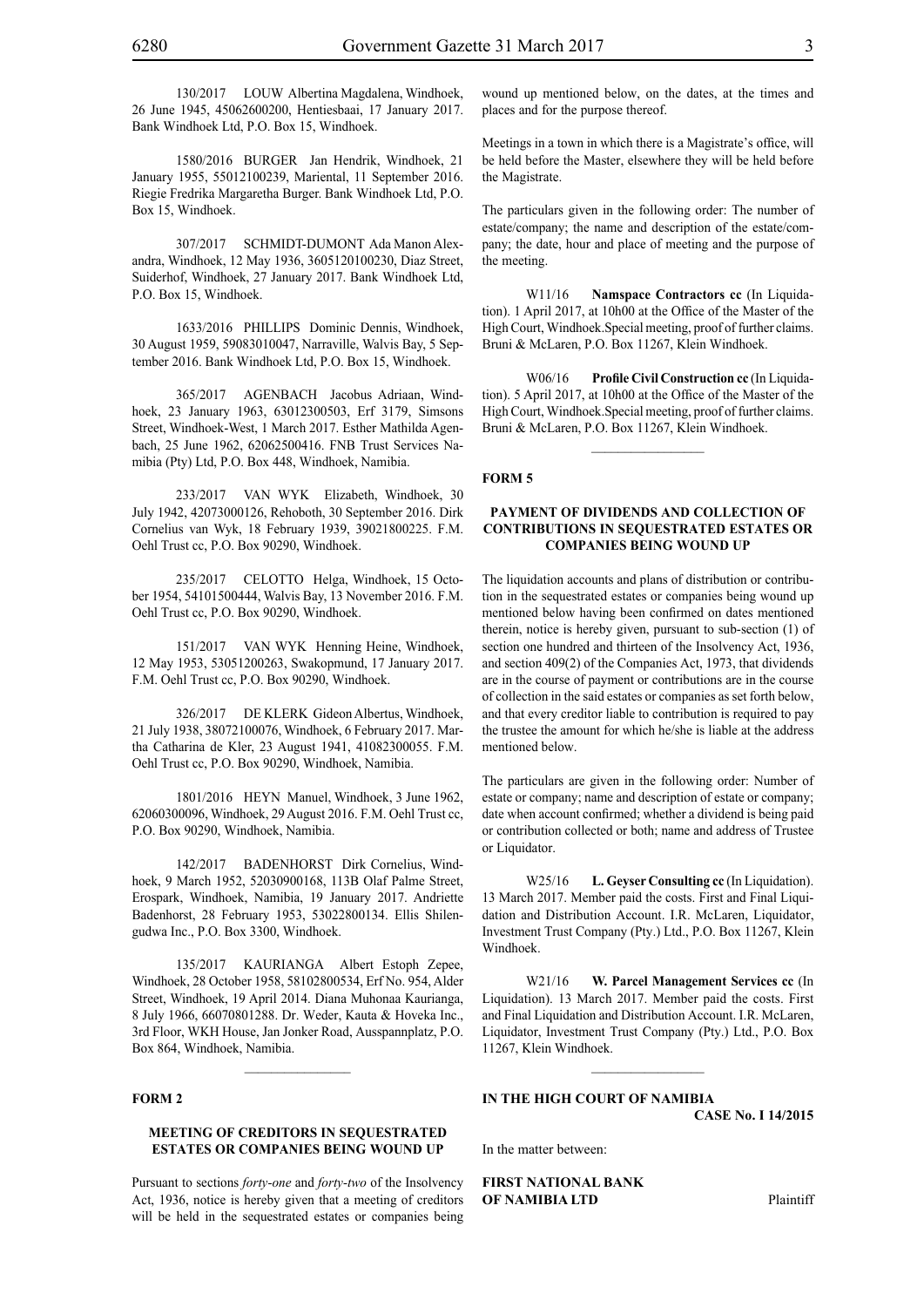### **JOHANNES JACOBUS OPPERMAN** Defendant

# **NOTICE OF SALE IN EXECUTION OF IMMOVABLE PROPERTY**

Pursuant to a Judgment of the above Honourable Court granted on **19 FEBRUARY 2015**, the following immovable property will be sold without reserve and voetstoots by the Deputy Sheriff of the District of **WALVIS BAY** on **7 APRIL 2017** at **10h00** at ERF 709 (A PORTION OF ERF 166) MEERSIG WALVIS BAY.

| <b>CERTAIN:</b>   | Erf No. $709$ (A Portion of Erf $166$ )<br>Meersig             |
|-------------------|----------------------------------------------------------------|
| SITUATE:          | In the Municipality of Walvis Bay<br>Registration Division "F" |
| <b>MEASURING:</b> | 868 (eight hundred and sixty eight)<br>square metres           |

CONSISTING OF: l x Entrance Hall, l x Lounge, l x Dining room, l x Kitchen, 3 x Bedrooms, l x Bathroom, l x Shower, 2 x W/C, l x Garage

The "Conditions of Sale-in-Execution" will lie for inspection at the office of the Deputy Sheriff at WALVIS BAY and at the Head Office of Plaintiff at WINDHOEK and Plaintiffs Attorneys, Fisher, Quarmby & Pfeifer, at the undermentioned address.

Dated at WINDHOEK this 13th day of FEBRUARY 2017.

FISHER, QUARMBY & PFEIFER LEGAL PRACTITIONER FOR PLAINTIFF c/o Robert Mugabe & Thorer Streets entrance on Burg Street PO BOX 37 WINDHOEK

**CASE NO: POCA 12/2016 IN THE HIGH COURT OF NAMIBIA, MAIN DIVISION HELD AT WINDHOEK, ON WEDNESDAY THE 15th DAY OF MARCH 2017 BEFORE THE HONOURABLE JUSTICE ANGULA DJP**

 $\frac{1}{2}$ 

In the *ex parte* matter of

**THE PROSECUTOR-GENERAL** Applicant

*IN RE*: The positive balance in the First National Bank Account, account number 622 420 766 37 held in the name of lyala Tangeni Wapota, and a Volkswagen Jetta with registration number RRK414H; Engine number BWA003461 and licence number N57389W.

**AN APPLICATION FOR FORFEITURE OF PROP-ERTY ORDER IN TERMS OF SECTION 59 OF THE PREVENTION OF ORGANISED CRIME ACT, 2004 (ACT NO. 29 OF 2004)** 

# **ORDER**

Having heard **COUNSEL**, on behalf of the applicant and having read the Notice of Motion, affidavits and annexures filed thereto:

# **IT IS HEREBY ORDERED THAT:**

- 1. The properties which are presently subject to a preservation of property order granted by this Honourable Court under the above case number on 2 September 2016, namely: the positive balance in the First National Bank Account, account number 622 420 766 37 held in the name of lyala Tangeni Wapota, and a Volkswagen Jetta with registration number RRK414H; Engine number BWA003461 and licence number N57389W ("the properties"), be forfeited to the State in terms of section 61 of the Prevention of Organised Crime Act, 29 of 2004 ("POCA").
- 2. The properties are to remain under the control and supervision of Warrant Officer Emilia Nambadi ("W/O Nambadi"), in W/O Nambadi's absence, an authorised member of the Commercial Crime Investigation Unit: Anti-Money Laundering a division within Nampo, is subject to the further orders as set out below.
- 3. W/O Nambadi is directed:
	- 3.1 To pay the positive balance in the First National Bank Account, account number 622 420 766 37 held in the name of lyala Tangeni Wapota within seven (7) days subject to paragraph 6 of this order into the Asset Recovery Account: Ministry of Justice - POCA Standard Bank Account number 589245309 Branch Code: 08237200
	- 3.2 Sell the Volkswagen Jetta with registration number RRK414H; Engine number BWA003461 and licence number N57389W held by the Namibian Police Force at Windhoek Police Station under POL7D02/2015 by way of a public auction at the highest market value and pay the proceeds of the sale into the Asset Recovery Account.
- 4. Any person whose interest concerned is affected by the forfeiture order, may within 20 days after he or she has acquired knowledge of such order, set the matter down for variation or rescission by the Court.
- 5. This order must be published in the Government Gazette as soon as practicable after it is made.
- 6. Prayers 1 and 3 will not take effect before 30 days after the notice of this order was published in the Government Gazette or before an application in terms of section 65 of POCA or an appeal has been disposed of.

 $\frac{1}{2}$ 

BY ORDER OF THE COURT

# REGISTRAR OF THE ABOVE HIGH COURT

TO: THE GOVERNMENT ATTORNEY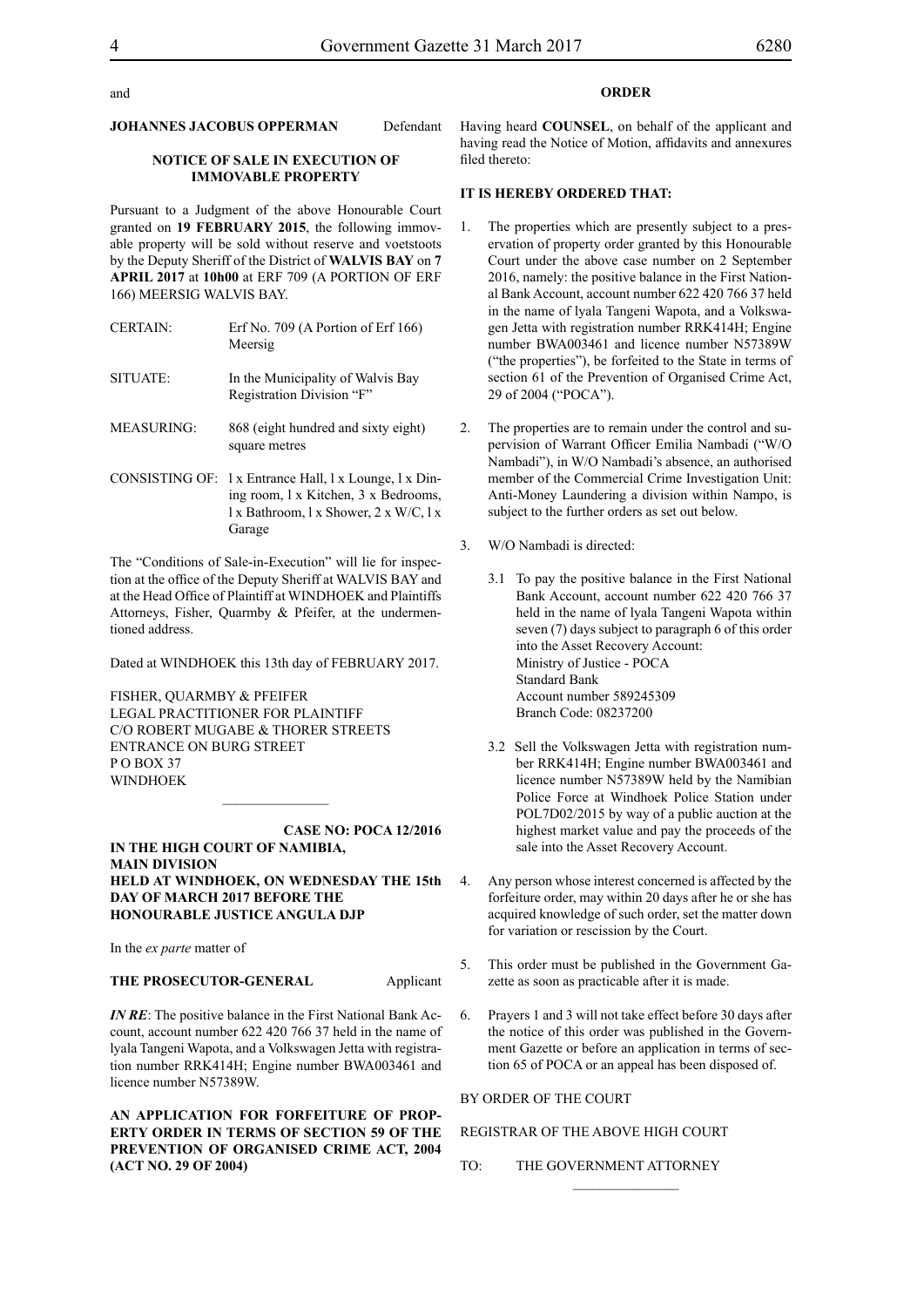# **CASE NUMBER: POCA 13/2016 IN THE HIGH COURT OF NAMIBIA, MAIN DIVISION HELD IN WINDHOEK, ON FRIDAY THE 17TH DAY OF MARCH 2017 BEFORE THE HONOURABLE JUSTICE ANGULA DJP**

In the *ex parte* matter of

#### **THE PROSECUTOR-GENERAL** Applicant

*IN RE:* A Mercedes-Benz with licence number N 831 UP, engine number 27296730653644 and a cash amount of N\$28 590.00 held by the Namibian Police Force at Gobabis Police Station under Gobabis CR 09/02/2016.

# **AN APPLICATION FOR FORFEITURE OF PROP-ERTY ORDER IN TERMS OF SECTION 59 OF THE PREVENTION OF ORGANISED CRIME ACT, 2004 (ACT NO. 29 OF 2004)**

#### **ORDER**

Having heard **Counsel**, on behalf of the applicant and having read the Notice of Motion, affidavits and annexures filed thereto:

# **IT IS HEREBY ORDERED THAT:**

- 1. The properties which are presently subject to a preservation of property order granted by this Honourable Court under the above case number on 21 October 2016, namely: a Mercedes-Benz with licence number N 831 UP, engine number 27296730653644 ("the Mercedes Benz") and a cash amount of N\$28 590.00 ("the cash"), herein collectively referred to as "the properties", held by the Namibian Police Force at Gobabis Police Station under Gobabis CR 09/02/2016 to be forfeited to the State in terms of section 61 of the Prevention of Organised Crime Act, 29 of 2004 ("POCA").
- 2. The properties are to remain under the control and supervision of Warrant Officer Emilia Nambadi (W/O Nambadi), subject to the further orders set out below.
- 3. W/O Nambadi is directed to:
	- 3.1 Pay the cash into the Assets Recovery Account: Ministry of Justice - POCA Standard Bank Account number 589245309 Branch Code: 08237200
	- 3.2 Sell the Mercedes Benz by way of public auction for an amount not less than the market value. The proceeds of such sale is directed to be deposited into the Asset Recovery Account.
- 4. Any person whose interest concerned is affected by the forfeiture order, may within 20 days after he or she has acquired knowledge of such order, set the matter down for variation or rescission by the Court.
- 5. This order must be published in the Government Gazette as soon as practicable after it is made.
- 6. Prayers 1 and 3 will not take effect before 30 days after the notice of this order was published in the Govern-

ment Gazette or before an application in terms of section 65 of POCA or an appeal has been disposed of.

# BY ORDER OF THE COURT

REGISTRAR OF THE ABOVE HIGH COURT

TO: THE GOVERNMENT ATTORNEY

# **THE ALIENS ACT, 1937 NOTICE OF INTENTION OF CHANGE OF SURNAME**

 $\frac{1}{2}$ 

I, **elia mwalyeumbo**, residing at Erf 322/19, Havana, Walvis Bay Street and unemployed intend applying to the Minister of Home Affairs for authority under section 9 of the Aliens Act, 1937, to assume the surname **karus** for the reasons that my South African ID is indicated **MWALYEUMBO**, that is the reason I want to change from the surname indicated in my ID to **KARUS** which is indicated on my birth certificate.

I previously bore the name **elia mwalyeumbo.**

Any person who objects to my assumption of the said surname of **karus** should as soon as may be lodge his or her objection, in writing, with a statement of his or her reasons therefor, with the Magistrate of Windhoek.

**e. mwalyeumbo P.o. box 13389 windhoek**

# **THE ALIENS ACT, 1937 NOTICE OF INTENTION OF CHANGE OF SURNAME**

 $\frac{1}{2}$ 

I, **Mupembadhi jOgbet nahango**, residing at Ombili, Katutura, Windhoek and unemployed intend applying to the Minister of Home Affairs for authority under section 9 of the Aliens Act, 1937, to assume the surname **MUPEMBADHI** for the reasons that I would like to change my surname from **NAHANGO** to **MUPUMBADHI** because **MUPEMBADHI** is my father's surname and **NAHANGO** is my name, but not my surname.

I previously bore the name **Mupembadhi jOgbet** NAHANGO.

Any person who objects to my assumption of the said surname of **Mupembadhi** should as soon as may be lodge his or her objection, in writing, with a statement of his or her reasons therefor, with the Magistrate of Windhoek.

**M. j. nahango P.o. box 13 oshifo ruacana**

# **THE ALIENS ACT, 1937 NOTICE OF INTENTION OF CHANGE OF SURNAME**

I, **JOSEFINA EDWARDE**, residing at Onekwaya West, Ohangwena Region and unemployed intend applying to the Minister of Home Affairs for authority under section 9 of the Aliens Act, 1937, to assume the surname **hafeni** for the reasons that I would like to change my surname from